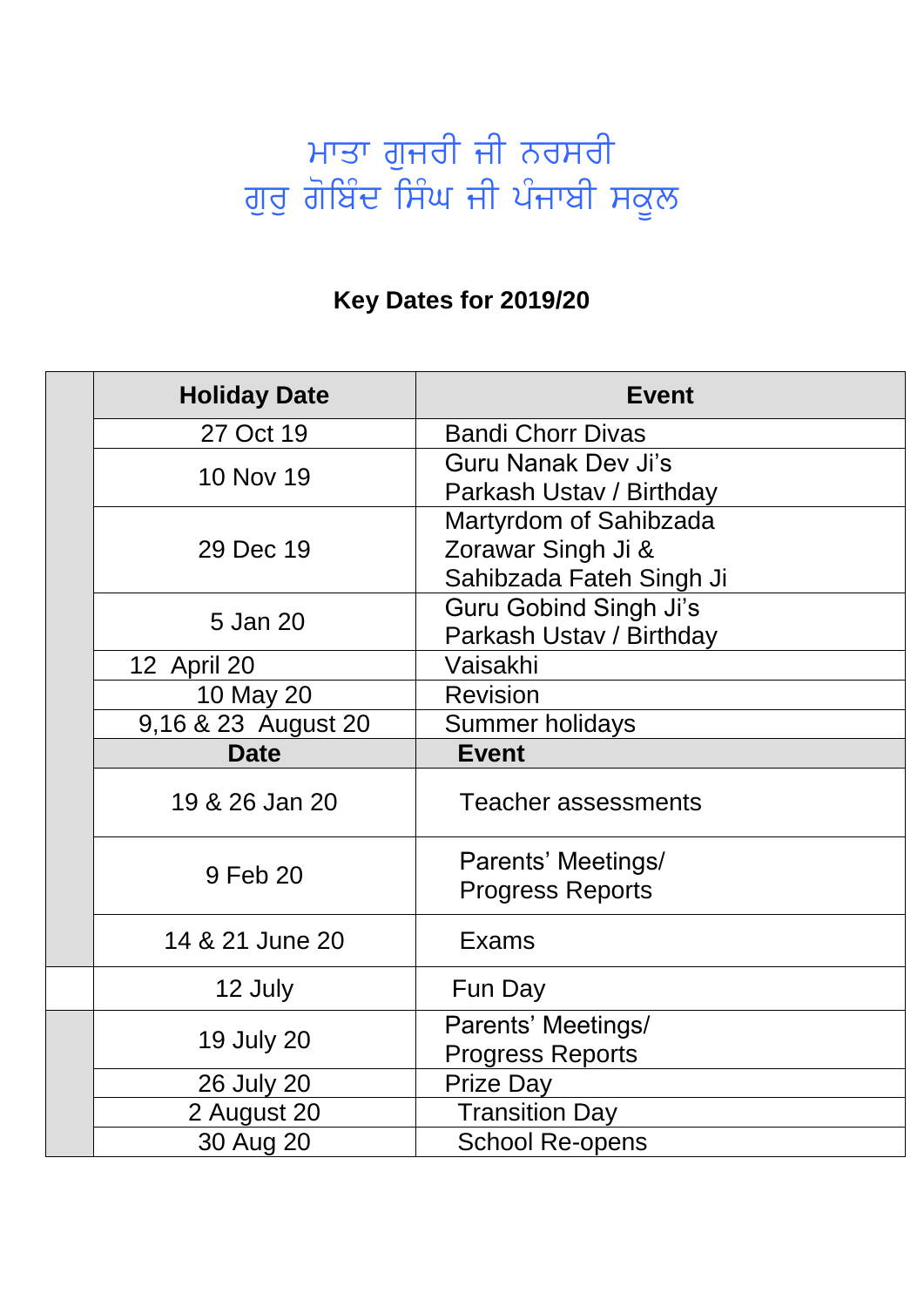# ਮਾਤਾ ਗੁਜਰੀ ਜੀ ਨਰਸਰੀ ਗੁਰੁ ਗੋਬਿੰਦ ਸਿੰਘ ਜੀ ਪੰਜਾਬੀ ਸਕੂਲ

## **Student & Parent Agreement and Key Dates for 2019 - 2020**

**Headteacher: Amar Kaur Khela Senior Teachers: Balwinder Kaur**

**Sandeep Kaur**



Sikh Youth and Community Services Guru Gobind Singh Guru Gobind Singh Gurdwara, Gobind Marg, Bradford, BD3 9JN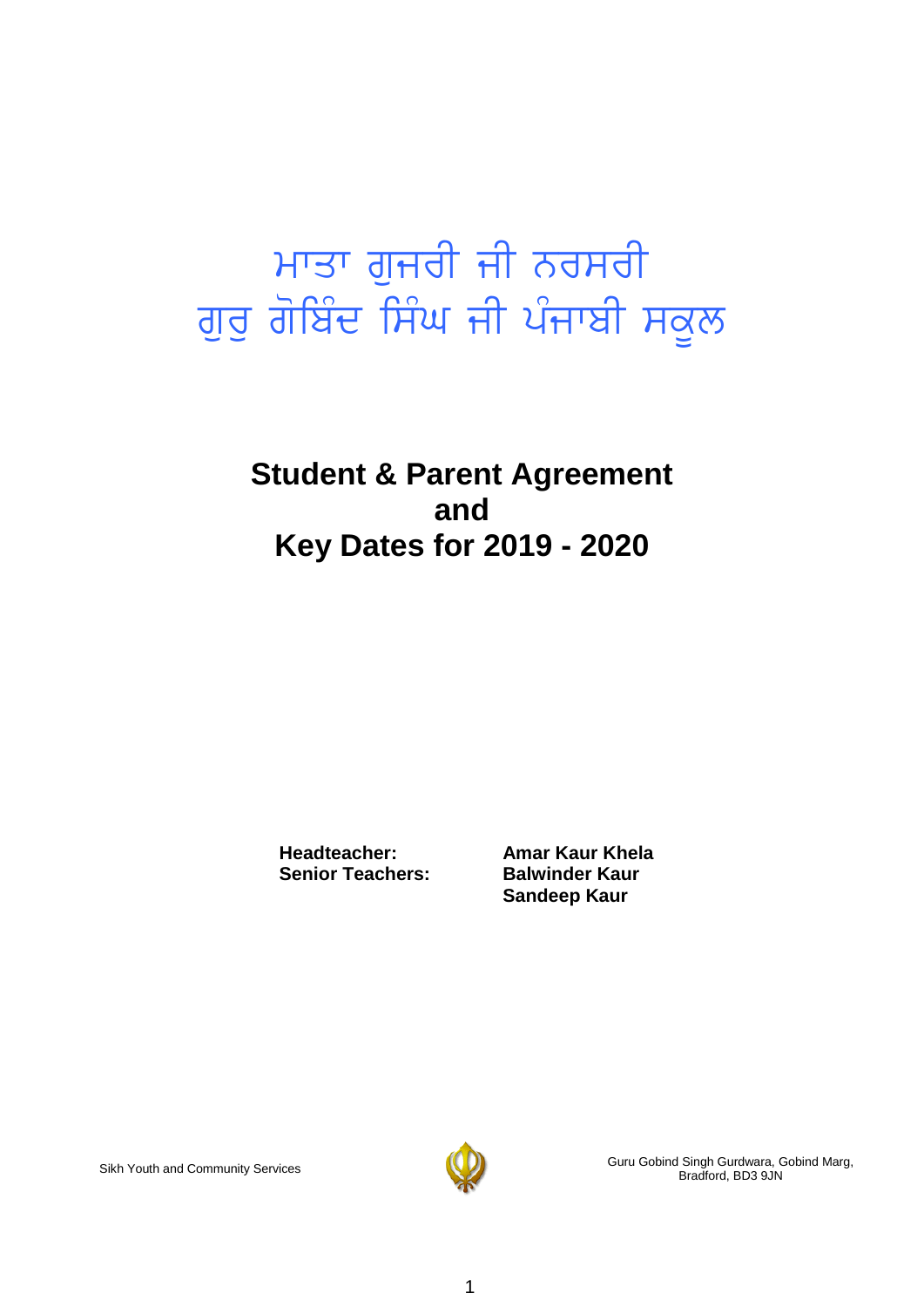### **Student's Agreement**

#### **CHILD'S NAME:**

#### **MY PARENT'S/ GUARDIAN'S NAME:**

**I I EXECUTE A LIGAN EXECUTE A LIGAN EXECUTE A LIGAN EXECUTE A LIGAN EXECUTE A LIGAN EXECUTE A LIGAN EXECUTE A LIGAN EXECUTE A LIGAN EXCHIPTION AND A LIGAN EXCHIPTION A LIGAN EXCHIPTION OF A LIGAN EXCHIPTION OF A LIGAN** 

#### **abide by these:**

- 1. I will attend the school regularly;
- 2. I will come to school on time;
- 3. I will inform my teacher beforehand in writing if I need to take leave including going on holiday;
- 4. If I am absent unexpectedly, then I will bring a written note from my parent or guardian when I return;
- 5. I agree not to use my mobile phone in class;
- 6. I will ask permission if I need to use my mobile phone in an emergency;
- 7. I agree to always bring my books and a pen/ pencil to school;
- 8. I will look after my books and use them for school work only;
- 9. I will do my homework on time and present it to the teacher when asked.

#### **I understand that:**

- If I am absent from school for more than 3 weeks at a time without giving a reason, then I will lose my place at the school;
- If I am rude to another child or the teacher, I will have to report to the Headteacher and my parents will be called to see the Headteacher.

#### **I understand and agree to accept the above rules.**

| Signed: | Date: |
|---------|-------|
| (Child) |       |